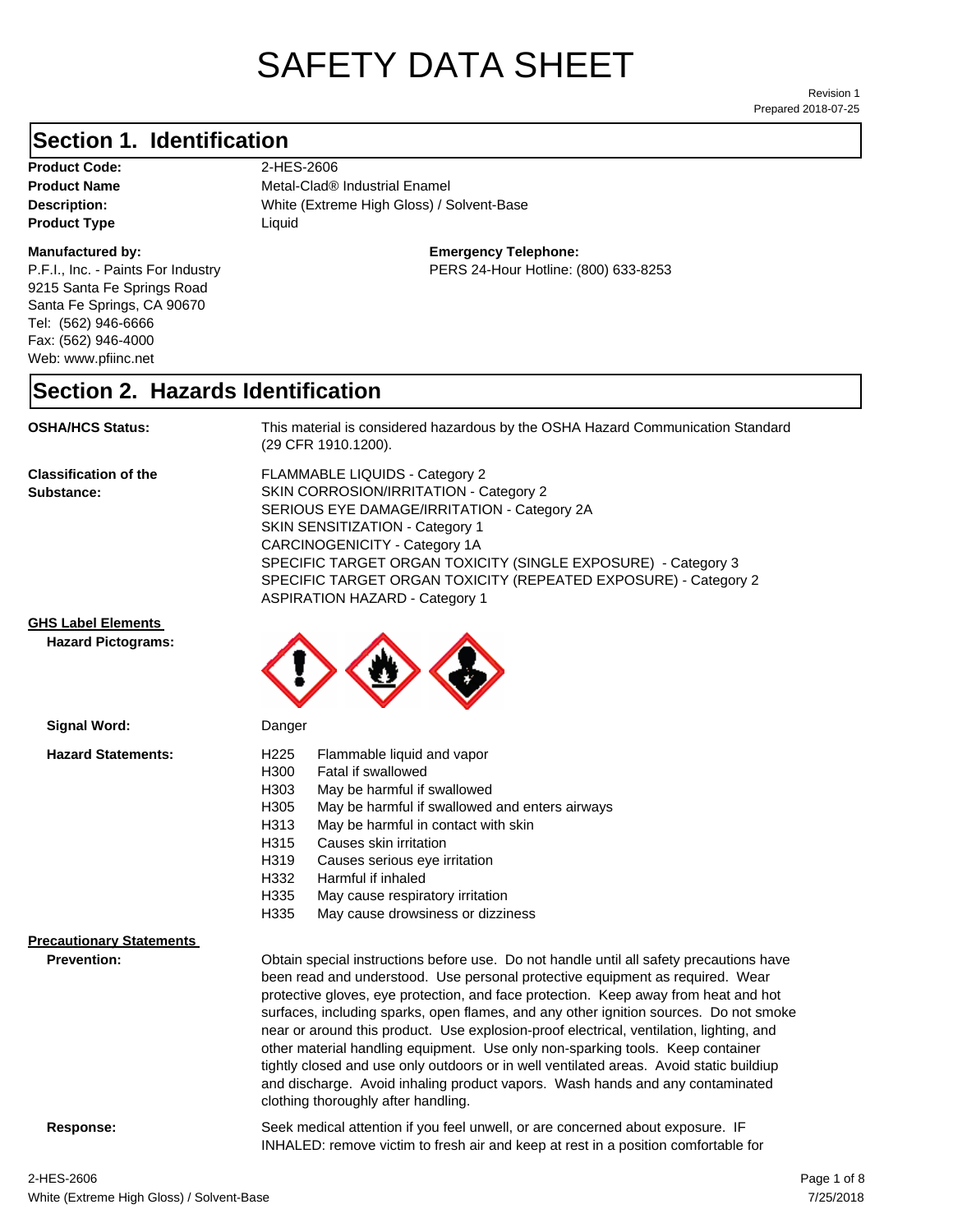| <b>Storage &amp; Disposal:</b>              | breathing. IF SWALLOWED: contact a poison control center or physician immediately.<br>Do not induce vomiting. IN CASE OF SKIN OR HAIR CONTACT: remove all<br>contaminated clothing, and wash skin with soap and water. If irritation or rash occurs,<br>get medical attention. IF IN EYES: rinse with copious amounts of water for several<br>minutes. Remove contact lenses, if present and easy to do so. If eye irritation persists,<br>seek medical attention.<br>Store in a locked and secure environment. Store in a cool, well ventilated area away<br>from direct sunlight and heat. Dispose of contents and container in accordance with all<br>local, regional, state, and federal regulations.                                                                                                                                                                                                                                                                                                                |
|---------------------------------------------|--------------------------------------------------------------------------------------------------------------------------------------------------------------------------------------------------------------------------------------------------------------------------------------------------------------------------------------------------------------------------------------------------------------------------------------------------------------------------------------------------------------------------------------------------------------------------------------------------------------------------------------------------------------------------------------------------------------------------------------------------------------------------------------------------------------------------------------------------------------------------------------------------------------------------------------------------------------------------------------------------------------------------|
| <b>Supplemental Label</b><br>Elements:      | Ensure adequate ventilation at all times when using this product and when sanding the<br>dried film. Wear an appropriate, NIOSH approved particulate respirator. Follow all<br>respirator manufacturer's directions for proper use. Abrading or sanding this product's<br>dried film may release crystalline silica which has been shown to cause lung damage<br>and may cause cancer following long term exposure. Rags, sandpaper, steel wool,<br>and other abrading materials or waste containing this product may spontaneously<br>combust when improperly disposed of. Product contains solvents which can cause<br>permanent brain and nervous system damage. Intentional misuse by concentrating<br>and inhaling the contents of this product can be harmful or fatal. Do not transfer<br>contents to another container.<br>PROPOSITION 65 WARNING: this product contains chemicals known to the State of<br>California to cause cancer and birth defects or other reproductive harm.<br>FOR INDUSTRIAL USE ONLY. |
| <b>Hazards not otherwise</b><br>classified: | None known.                                                                                                                                                                                                                                                                                                                                                                                                                                                                                                                                                                                                                                                                                                                                                                                                                                                                                                                                                                                                              |

## **Section 3. Composition/Information on Ingredients**

| Chemical Name / CAS No                                                              |
|-------------------------------------------------------------------------------------|
| <b>Titanium Dioxide</b><br>13463-67-7<br>10 to 20%                                  |
| <b>Regular Mineral Spirits</b><br>64741-41-9<br>10 to 20%<br>Vapor Pressure: 2 mmHg |
| Naphtha<br>64742-89-8<br>5 to 10%<br>Vapor Pressure: 12 mmHg                        |
| Xylene<br>1330-20-7<br>1 to 5%<br>Vapor Pressure: 1.06 kPa                          |

## **Section 4. First Aid Measures**

| <b>Description of First Aid Measures</b> |                                                                                                                                                                                                                                                                                                                                                                                                                                                                                                                                                           |
|------------------------------------------|-----------------------------------------------------------------------------------------------------------------------------------------------------------------------------------------------------------------------------------------------------------------------------------------------------------------------------------------------------------------------------------------------------------------------------------------------------------------------------------------------------------------------------------------------------------|
| <b>Eve Contact:</b>                      | Immediately flush eyes with copious amounts of water. Remove any contact lenses.<br>Rinse for at least 10 minutes. Get medical attention.                                                                                                                                                                                                                                                                                                                                                                                                                 |
| Inhalation:                              | Remove victim to fresh air and maintain in a rest position comfortable for breathing. If<br>fumes are still present, all rescuers should wear appropriate respirators. If victim<br>exhibits irregular breathing, trained personnel should provide artificial respiration or<br>oxygen. Mouth-to-mouth resuscitation may be dangerous. If necessary, contact a<br>poison control center or physician immediately. If victim is unconscious, place in a<br>recovery position and seek medical help immediately. Maintain an open airway for the<br>victim. |
| <b>Skin Contact:</b>                     | Wash affected areas with soap and water. Remove contaminated clothing and shoes.<br>Continue to rinse the affected area for at least ten minutes. Get medical attention if<br>discomfort continues. Avoid further exposure in the event of any symptoms or                                                                                                                                                                                                                                                                                                |
| - - - - - -                              |                                                                                                                                                                                                                                                                                                                                                                                                                                                                                                                                                           |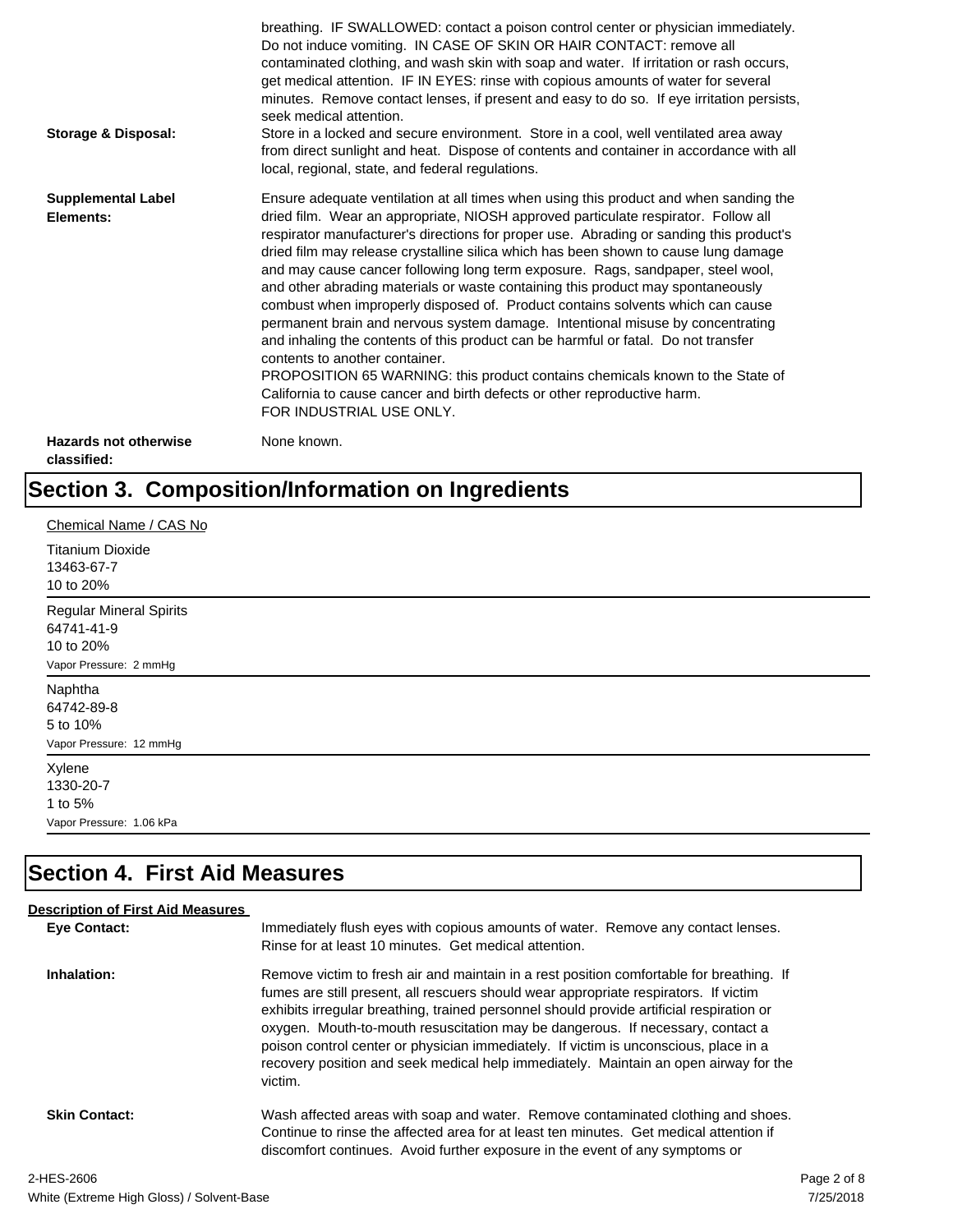| Ingestion:                                          | complaints.<br>If product is ingested, contact a poison control center or a physician immediately. Do<br>not induce vomitting. Rinse mouth with water and remove dentures, if any. Remove<br>victim to fresh air and keep at rest in a comfortable position to facilitate breathing. If<br>the victim is conscious and the product has been swallowed, provide small quantities of<br>water to drink. Cease if the victim feels sick, as vomitting may be dangerous.<br>Aspiration hazard if swallowed. This product can enter the lungs and cause damage.<br>If vomitting occurs, the head should be kept low so that vomit does not enter the lungs.<br>Never administer anything by mouth to an unconscious person. If unconscious, place<br>in a recovery position while medical attention is sought. Maintain an open airway for<br>the victim. |
|-----------------------------------------------------|------------------------------------------------------------------------------------------------------------------------------------------------------------------------------------------------------------------------------------------------------------------------------------------------------------------------------------------------------------------------------------------------------------------------------------------------------------------------------------------------------------------------------------------------------------------------------------------------------------------------------------------------------------------------------------------------------------------------------------------------------------------------------------------------------------------------------------------------------|
| <b>Potential Acute Health Effects</b>               |                                                                                                                                                                                                                                                                                                                                                                                                                                                                                                                                                                                                                                                                                                                                                                                                                                                      |
| <b>Eye Contact:</b>                                 | Causes serious eye irritation.                                                                                                                                                                                                                                                                                                                                                                                                                                                                                                                                                                                                                                                                                                                                                                                                                       |
| Inhalation:                                         | Can cause central nervous system depression. May cause drowsiness and dizziness<br>as well as respiratory irritation.                                                                                                                                                                                                                                                                                                                                                                                                                                                                                                                                                                                                                                                                                                                                |
| <b>Skin Contact:</b>                                | Causes skin irritation. May cause an allergic skin reaction.                                                                                                                                                                                                                                                                                                                                                                                                                                                                                                                                                                                                                                                                                                                                                                                         |
| Ingestion:                                          | Can cause central nervous system depression. May be fatal if swallowed and allowed<br>to enter airways. Irritating to mouth, throat and stomach.                                                                                                                                                                                                                                                                                                                                                                                                                                                                                                                                                                                                                                                                                                     |
| <b>Over-Exposure Signs &amp; Symptoms</b>           |                                                                                                                                                                                                                                                                                                                                                                                                                                                                                                                                                                                                                                                                                                                                                                                                                                                      |
| <b>Eye Contact:</b>                                 | Adverse symptoms may include: pain or irritation, watering, redness.                                                                                                                                                                                                                                                                                                                                                                                                                                                                                                                                                                                                                                                                                                                                                                                 |
| Inhalation:                                         | Adverse symptoms may include: respiratory tract irritation, coughing, nausea or<br>vomiting, headache, drowsiness or fatigue, dizziness or vertigo, unconsciousness.                                                                                                                                                                                                                                                                                                                                                                                                                                                                                                                                                                                                                                                                                 |
| <b>Skin Contact:</b>                                | Adverse symptoms may include: irritation, redness.                                                                                                                                                                                                                                                                                                                                                                                                                                                                                                                                                                                                                                                                                                                                                                                                   |
| Ingestion:                                          | Adverse symptoms may include: nausea, vomiting.                                                                                                                                                                                                                                                                                                                                                                                                                                                                                                                                                                                                                                                                                                                                                                                                      |
|                                                     | Indication of immediate medical attention and special treatment needed                                                                                                                                                                                                                                                                                                                                                                                                                                                                                                                                                                                                                                                                                                                                                                               |
| <b>Notes to Physician:</b>                          | Treat symptomatically. Contact poison treatment specialists if large quantities have<br>been ingested or inhaled.                                                                                                                                                                                                                                                                                                                                                                                                                                                                                                                                                                                                                                                                                                                                    |
| <b>Specific Treatments:</b>                         | None specified.                                                                                                                                                                                                                                                                                                                                                                                                                                                                                                                                                                                                                                                                                                                                                                                                                                      |
| <b>Protection of First Aid</b><br><b>Providers:</b> | No action should be taken involving any personal risk or without proper training. If<br>fumes are still present, rescuers should wear appropriate respirators or a self<br>contained breathing apparatus. Mouth-to-mouth resuscitation may be dangerous for<br>the first aid provider. Wash all contaminated clothing with soap and water before<br>removal.                                                                                                                                                                                                                                                                                                                                                                                                                                                                                         |

#### **Section 5. Fire Fighting Measures**

| <b>Extinguishing Media</b>                        |                                                                                                                                                                                                                                                                                                                                                                                                                   |
|---------------------------------------------------|-------------------------------------------------------------------------------------------------------------------------------------------------------------------------------------------------------------------------------------------------------------------------------------------------------------------------------------------------------------------------------------------------------------------|
| Suitable Media:                                   | Dry chemical, CO2, water spray (fog), foam, dry sand.                                                                                                                                                                                                                                                                                                                                                             |
| Unsuitable Media:                                 | Do not use water jet.                                                                                                                                                                                                                                                                                                                                                                                             |
| <b>Specific Hazards:</b>                          | The material contains flammable liquid and vapor. Closed containers may explode<br>when exposed to extreme heat as a result of buildup of steam. Vapors may form<br>explosive mixtures with air. Vapors can travel to a source of ignition and flash back.<br>Keep containers tightly closed and isolate from heat, electrical equipment, sparks, and<br>open flames. No unusual fire or explosion hazards noted. |
| <b>Special Firefighting</b><br><b>Procedures:</b> | Water may be used to cool closed containers to prevent pressure buildup and possible<br>autoignition or explosion. Evacuate area and fight fire from safe distance. Containers<br>may explode when heated. Firefighters should wear appropriate protective equipment<br>and self-contained breathing apparatus with a full face-piece operated in positive<br>pressure mode.                                      |

## **Section 6. Accidental Release Measures**

```
Environmental Precautions:
```
Avoid dispersal of spilled material and runoff from contacting soil, waterways, drains, and sewers. Inform the relevant authorities if the product has caused environmental pollution.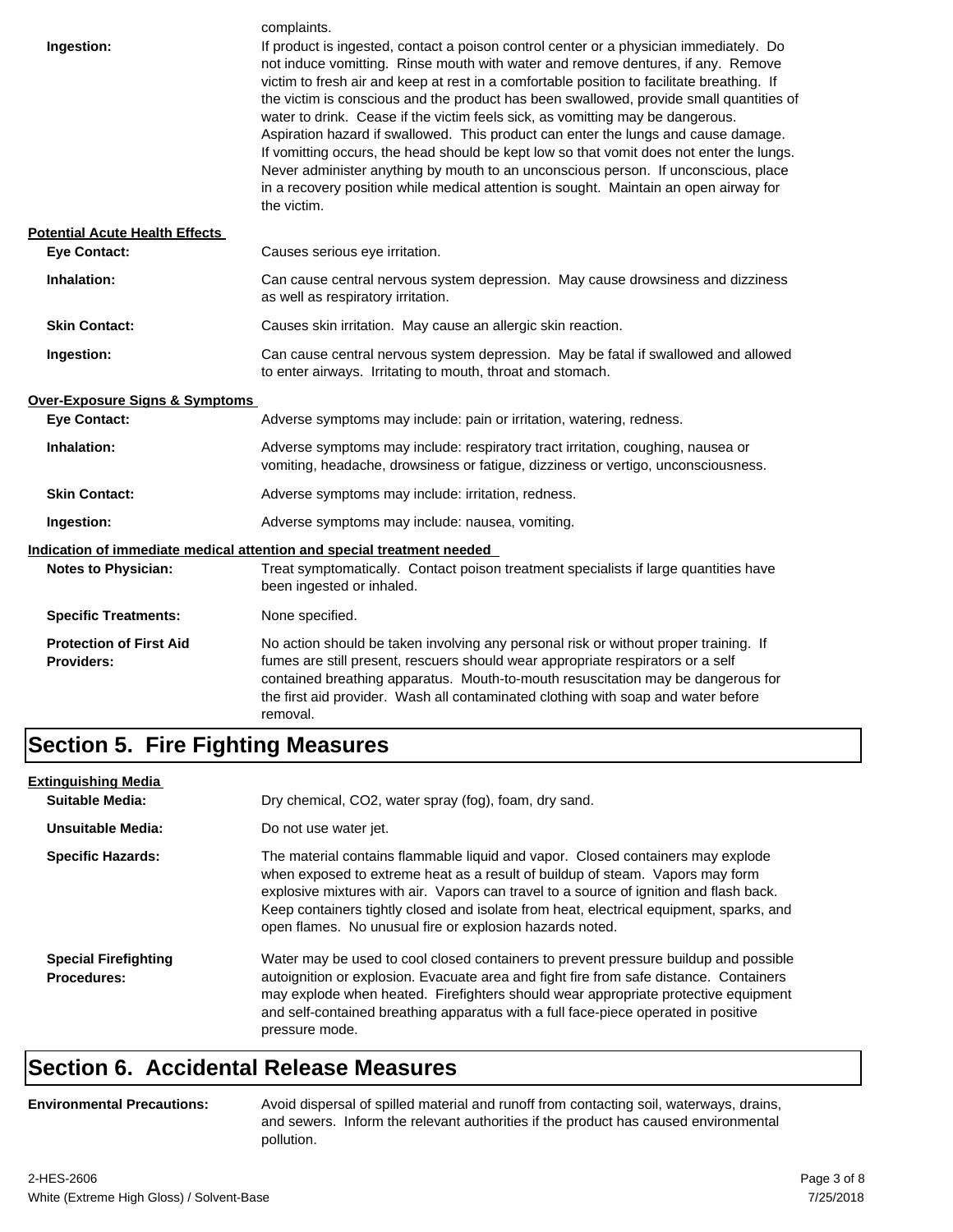| <b>Steps to be Taken if Material</b><br>is Released or Spilled: | Contain spilled liquid with sand or earth. Do not use combustible materials such as<br>sawdust. Eliminate all ignition sources and use explosion-proof equipment. Place<br>material in a container and dispose of according to local, regional, state, and federal<br>regulations. Ventilate area and remove product with inert absorbent and non-sparking<br>tools. Do not incinerate closed containers.                                                                                                                                                                           |
|-----------------------------------------------------------------|-------------------------------------------------------------------------------------------------------------------------------------------------------------------------------------------------------------------------------------------------------------------------------------------------------------------------------------------------------------------------------------------------------------------------------------------------------------------------------------------------------------------------------------------------------------------------------------|
| <b>Small Spills:</b>                                            | Stop leak if doing so can be done without risk. Remove containers from spill area.<br>Use non-sparking tools. Dilute with water and mop up if water-soluble. If not<br>water-soluble, absorb with inert dry material and place in appropriate waste container.<br>Dispose of via a licensed waste disposal contractor.                                                                                                                                                                                                                                                              |
| Large Spills:                                                   | Stop leak if doing so can be done without risk. Remove containers from spill area.<br>Use non-sparking tools. Approach the release from upwind. Prevent entry into<br>sewers, waterways, basements, or confined areas. Wash spillages into an effluent<br>treatment plant or proceed as follows: contain and collect spillage with inert absorbent<br>materials and place in a container for disposal according to local regulations. Dispose<br>of via a licensed waste disposal contractor. See Section 1 for emergency contact<br>information and Section 13 for waste disposal. |

#### **Section 7. Handling and Storage**

**Handling:** Wash thoroughly after handling. Eating, drinking, and smoking should be prohibited in areas where this material is handled, stored, and processed. Wash hands and face before eating or drinking. Remove contaminated clothing and launder before reuse. Use only with adequate ventilation. Follow all SDS and label precautions even after container is emptied, as it may retain product residues. Avoid breathing fumes, vapors, or mist. Avoid contact with eyes, skin, and clothing.

Storage: Store in a dry, cool, well ventilated place. Keep container tightly closed while not in use. Isolate from heat, electrical equipment, sparks, and open flame. Do not store above 120 degrees Fahrenheit. Store large quantities in buildings designed and protected for storage of NFPA Class II combustible liquids. Protect from heat, moisture, and foreign materials.

## **Section 8. Exposure Controls/Personal Protection**

| Chemical Name / CAS No         | <b>OSHA Exposure Limits</b>                                                                                                                                                                                                                                                                                                                      | <b>ACGIH Exposure Limits</b> | <b>Other Exposure Limits</b> |
|--------------------------------|--------------------------------------------------------------------------------------------------------------------------------------------------------------------------------------------------------------------------------------------------------------------------------------------------------------------------------------------------|------------------------------|------------------------------|
| <b>Titanium Dioxide</b>        | $5$ mg/m $3$                                                                                                                                                                                                                                                                                                                                     | 10 mg/m3                     |                              |
| 13463-67-7                     |                                                                                                                                                                                                                                                                                                                                                  |                              |                              |
| 10 to 20%                      |                                                                                                                                                                                                                                                                                                                                                  |                              |                              |
| <b>Regular Mineral Spirits</b> | $100$ ppm                                                                                                                                                                                                                                                                                                                                        | $100$ ppm                    |                              |
| 64741-41-9                     |                                                                                                                                                                                                                                                                                                                                                  |                              |                              |
| 10 to 20%                      |                                                                                                                                                                                                                                                                                                                                                  |                              |                              |
| Vapor Pressure: 2 mmHg         |                                                                                                                                                                                                                                                                                                                                                  |                              |                              |
| Naphtha                        | 500 ppm                                                                                                                                                                                                                                                                                                                                          | 300 ppm                      |                              |
| 64742-89-8                     |                                                                                                                                                                                                                                                                                                                                                  |                              |                              |
| 5 to 10%                       |                                                                                                                                                                                                                                                                                                                                                  |                              |                              |
| Vapor Pressure: 12 mmHg        |                                                                                                                                                                                                                                                                                                                                                  |                              |                              |
| Xylene                         | $100$ ppm                                                                                                                                                                                                                                                                                                                                        | $100$ ppm                    |                              |
| 1330-20-7                      |                                                                                                                                                                                                                                                                                                                                                  |                              |                              |
| 1 to 5%                        |                                                                                                                                                                                                                                                                                                                                                  |                              |                              |
| Vapor Pressure: 1.06 kPa       |                                                                                                                                                                                                                                                                                                                                                  |                              |                              |
| <b>Engineering Controls:</b>   | Use process enclosures, local exhaust ventilation, or other engineering controls to<br>keep worker exposure to airborne contaminants below any recommended or statutory<br>limits. The engineering controls also need to keep gas, vapor, or dust concentrations<br>below any lower explosive limits. Use explosion-proof ventilation equipment. |                              |                              |
| <b>Environmental Controls:</b> | Emissions from ventilation or work process equipment should be checked to ensure<br>they comply with the requirements of environmental protection legislation. In some<br>cases, fume scrubbers, filters, and other engineering modifications to the process<br>equipment may be required to reduce emissions to acceptable levels.              |                              |                              |
| <b>Respiratory Protection:</b> | Use a properly fitted, air-purifying or air-fed respirator complying with an approved                                                                                                                                                                                                                                                            |                              |                              |
| 2-HES-2606                     |                                                                                                                                                                                                                                                                                                                                                  |                              | Page 4 of 8                  |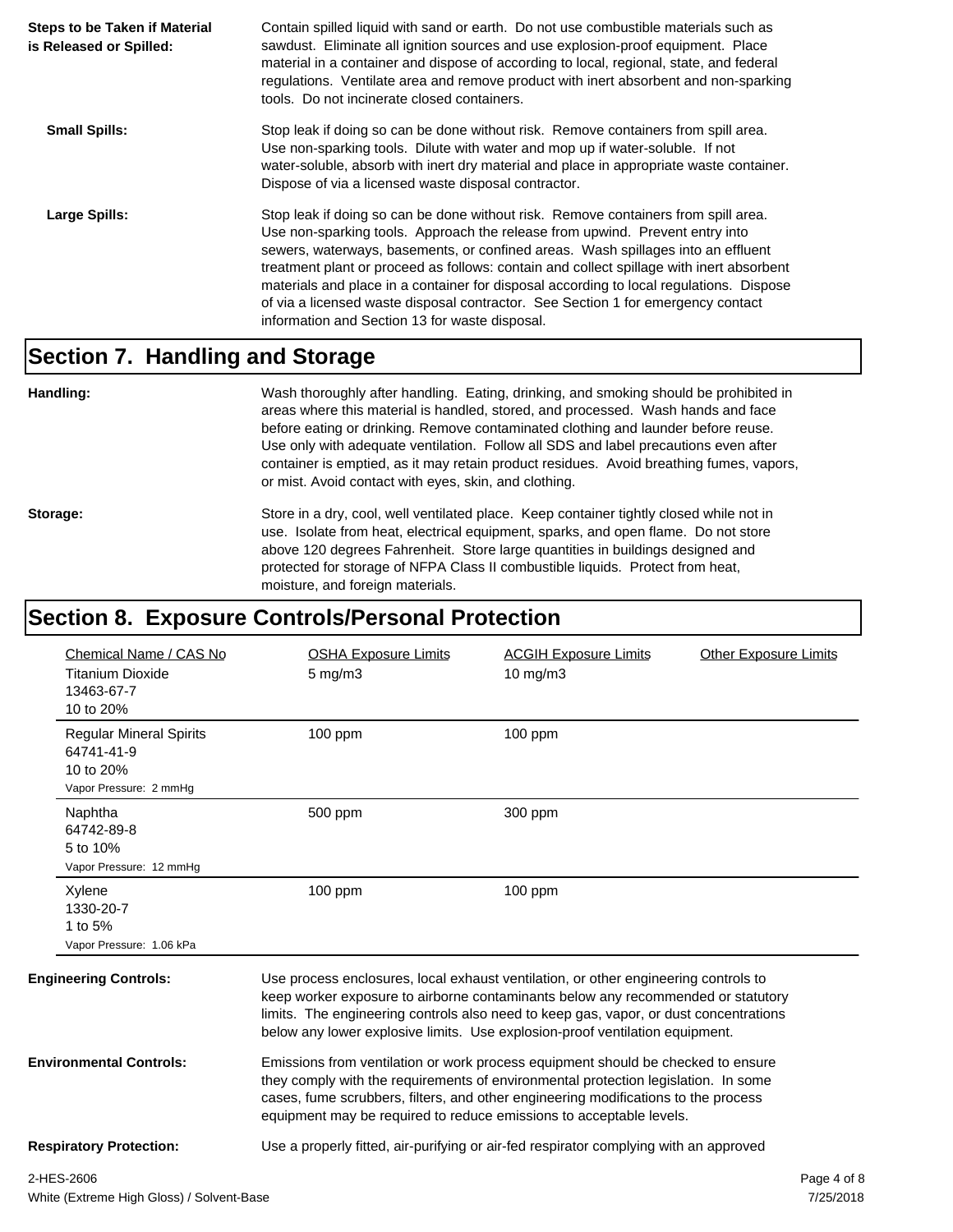| <b>Skin Protection:</b>   | standard if a risk assessment indicates this is necessary. Respiratory protection<br>programs that meet OSHA 1910.134 and ANSI Z88.2 requirements must be followed<br>when workplace conditions warrant a respirator's use. A NIOSH/MSHA approved<br>respirator with an organic vapor cartridge may be permissible under circumstances<br>where airborne concentrations are expected to exceed exposure limits. Protection<br>provided by air purifying respirators is limited. Use a positive pressure, air supplied<br>respirator if there is any potential for an uncontrolled release, exposure levels are not<br>known, or in any circumstances where air purifying respirators may not provide<br>adequate protection.<br>Use impervious, chemical resistant gloves to prevent prolonged skin contact and<br>absorption of material through the skin. Nitrile or neoprene gloves may afford<br>adequate protection. Personal protective equipment for the body should be selected<br>based on the task being performed and the risks involved, and should be approved by<br>a specialist before handling this product. Where there is a risk of ignition from static<br>electricity, wear anti-static protective clothing. For best protection, the clothing should<br>include anti-static boots, gloves, and overalls. Appropriate footwear should always be<br>used. |
|---------------------------|------------------------------------------------------------------------------------------------------------------------------------------------------------------------------------------------------------------------------------------------------------------------------------------------------------------------------------------------------------------------------------------------------------------------------------------------------------------------------------------------------------------------------------------------------------------------------------------------------------------------------------------------------------------------------------------------------------------------------------------------------------------------------------------------------------------------------------------------------------------------------------------------------------------------------------------------------------------------------------------------------------------------------------------------------------------------------------------------------------------------------------------------------------------------------------------------------------------------------------------------------------------------------------------------------------------------------------------------------------------------------|
| <b>Eye Protection:</b>    | Safety eyewear, such as splash goggles or a full face shield, should be worn at all<br>times to protect against splashes of liquids.                                                                                                                                                                                                                                                                                                                                                                                                                                                                                                                                                                                                                                                                                                                                                                                                                                                                                                                                                                                                                                                                                                                                                                                                                                         |
| <b>Hygienic Measures:</b> | Wash thoroughly with soap and water before eating, drinking, or smoking. Remove<br>contaminated clothing immediately and launder before reuse.                                                                                                                                                                                                                                                                                                                                                                                                                                                                                                                                                                                                                                                                                                                                                                                                                                                                                                                                                                                                                                                                                                                                                                                                                               |

## **Section 9. Physical and Chemical Properties**

| <b>Physical State:</b>     | Liquid            |
|----------------------------|-------------------|
| Odor:                      | Solvent odor      |
|                            |                   |
| Vapor Density              | Heavier than air  |
| Vapor Density              | 4.30              |
| Vapor Pressure             | 5 kPA             |
| <b>Evaporation Rate</b>    | Slower than ether |
| Boiling Range              | 85 to 157 C       |
| Specific Gravity (SG)      | 1.102             |
| Material VOC (Lb / Gal)    | 2.62              |
| Material VOC $(g/L)$       | 314.52            |
| Coating VOC (Lb/Gal)       | 2.63              |
| Coating VOC (g/L)          | 314.90            |
| Flash Point:               | 32 C (90 F)       |
| Autoignition:              | Will not occur    |
| LEL: I                     | 1.0%              |
| UEL:                       | 8.0%              |
| Partition Coefficient,     | Not available     |
| n-octanol/water:           |                   |
| Auto-ignition temperature: | Not available     |
|                            |                   |

## **Section 10. Stability and Reactivity**

| <b>Conditions to Avoid:</b>      | Avoid temperatures above 120 degrees Fahrenheit. Avoid all possible sources of<br>ignition. Do not pressurize, cut, weld, braze, drill, or expose containers to heat. Do not<br>allow vapor to accumulate in low or confined areas. Avoid contact with strong acid and<br>strong bases. |
|----------------------------------|-----------------------------------------------------------------------------------------------------------------------------------------------------------------------------------------------------------------------------------------------------------------------------------------|
| Incompatibility:                 | Incompatible with strong oxidizing agents.                                                                                                                                                                                                                                              |
| <b>Hazardous Decomposition:</b>  | By open flame, carbon monoxide and carbon dioxide. When heated to decomposition,<br>product emits acrid smoke and irritating fumes. Contains solvents which may form<br>carbon monoxide, carbon dioxide, and formaldehyde.                                                              |
| <b>Hazardous Polymerization:</b> | Will not occur under normal conditions.                                                                                                                                                                                                                                                 |
| Stability:                       | The product is stable.                                                                                                                                                                                                                                                                  |
|                                  |                                                                                                                                                                                                                                                                                         |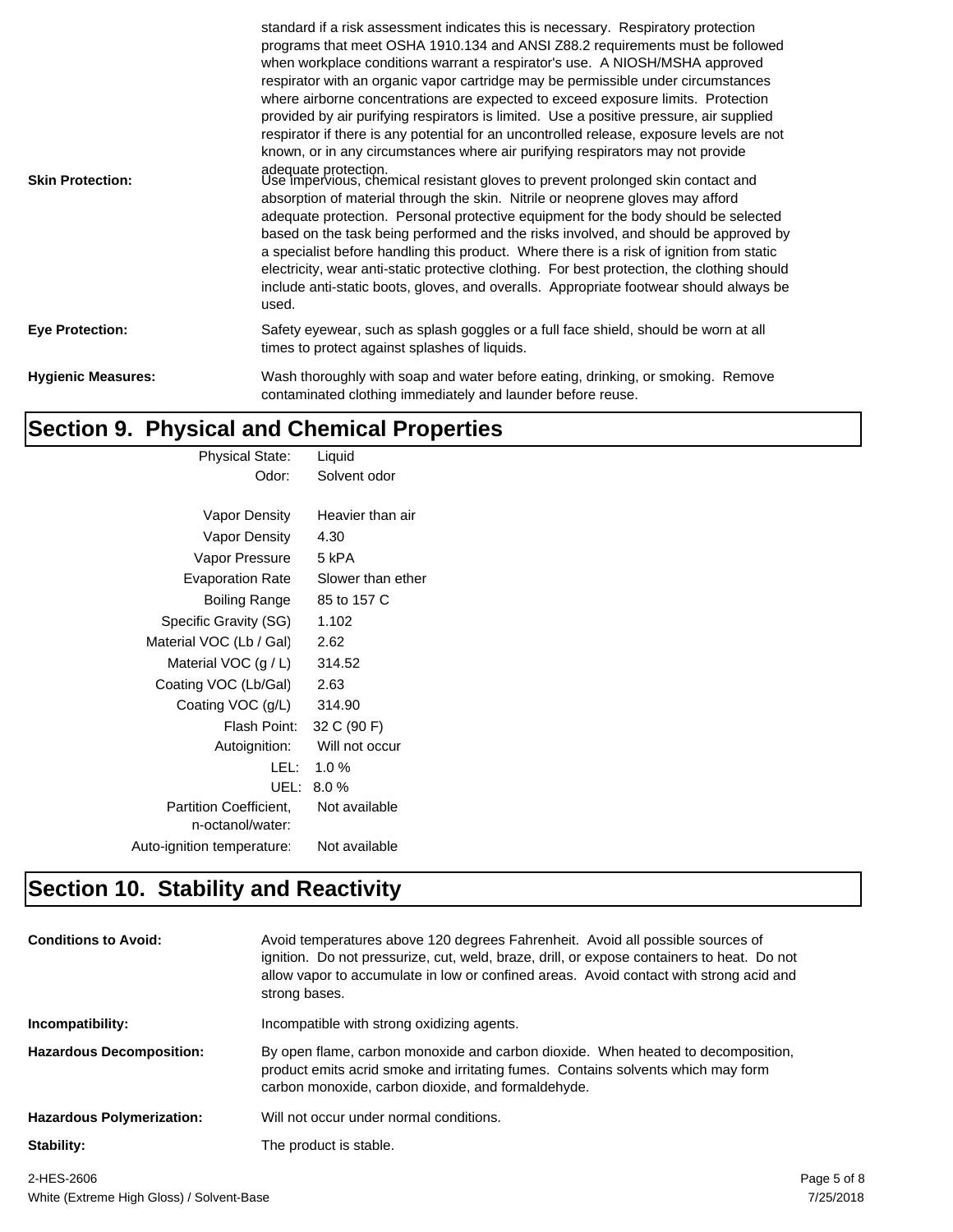#### **Section 11. Toxicological Information**

| <b>Effects of Over-Exposure</b> |                                                                                                                                                                                                                                                                                                                                                                                                                                                                                                                                                                                                                                                                                                                                                                                                                                                                                                                                                                                                                                                                                                                                                                                                                                                                                                                                                                                                                      |
|---------------------------------|----------------------------------------------------------------------------------------------------------------------------------------------------------------------------------------------------------------------------------------------------------------------------------------------------------------------------------------------------------------------------------------------------------------------------------------------------------------------------------------------------------------------------------------------------------------------------------------------------------------------------------------------------------------------------------------------------------------------------------------------------------------------------------------------------------------------------------------------------------------------------------------------------------------------------------------------------------------------------------------------------------------------------------------------------------------------------------------------------------------------------------------------------------------------------------------------------------------------------------------------------------------------------------------------------------------------------------------------------------------------------------------------------------------------|
| <b>Eye Contact:</b>             | Causes serious eye irritation.                                                                                                                                                                                                                                                                                                                                                                                                                                                                                                                                                                                                                                                                                                                                                                                                                                                                                                                                                                                                                                                                                                                                                                                                                                                                                                                                                                                       |
| <b>Skin Contact:</b>            | Prolonged or repeated skin contact may cause irritation. Allergic reactions are<br>possible.                                                                                                                                                                                                                                                                                                                                                                                                                                                                                                                                                                                                                                                                                                                                                                                                                                                                                                                                                                                                                                                                                                                                                                                                                                                                                                                         |
| Inhalation:                     | Harmful if inhaled. High gas, vapor, mist, or dust concentrations may be harmful if<br>inhaled. Avoid breathing fumes, spray, vapors, or mist. May cause headaches and<br>dizziness. High vapor concentrations are irritating to the eyes, nose, throat, and lungs.<br>Prolonged or excessive inhalation may cause respiratory tract irritation.                                                                                                                                                                                                                                                                                                                                                                                                                                                                                                                                                                                                                                                                                                                                                                                                                                                                                                                                                                                                                                                                     |
| Ingestion:                      | Harmful or fatal if swallowed. Aspiration hazard if swallowed; can enter lungs and<br>cause damage.                                                                                                                                                                                                                                                                                                                                                                                                                                                                                                                                                                                                                                                                                                                                                                                                                                                                                                                                                                                                                                                                                                                                                                                                                                                                                                                  |
| <b>Chronic Hazards:</b>         | High concentrations may lead to central nervous system effects (drowsiness,<br>dizziness, nausea, headaches, paralysis, burred vision) and damage. Reports have<br>associated repeated and prolonged occupational overexposure to solvents with<br>permanent brain and nervous system damage. Contains carbon black pigment.<br>Chronic inflammation, lung fibrosis, and lung tumors have been observed in<br>experimental tests involving rats exposed to excessive concentrations of carbon black<br>and several insoluble dust particles for long periods of time. Tumors have not been<br>observed in other species under similar circumstances. Epidemiological studies of<br>North American workers show no evidence of clinically significant negative health<br>effects from occupational exposure to carbon black. Carbon black is listed as a Group<br>2B - Possibly Carcinogenic to Humans, by IARC and is proposed to be listed as A4 -<br>Not Classified as a Human Carcinogen by the American Conference of Governmental<br>Industrial Hygienists. Significant exposure is unlikely during typical application of this<br>product by roller or brush. Risk of overexposure depends on the duration and level of<br>exposure to dust from such processes as repeated sanding of dried surfaces, or<br>inhalation of spray mist, and the actual concentration of carbon black in the product<br>formula. |
|                                 | Product contains titanium dioxide, which is listed as a Group 2B - Possibly<br>Carcinogenic to Humans by IARC. No significant exposure to titanium dioxide is<br>anticipated while using this product, in which titanium dioxide is bound to other<br>materials including resin and other pigments, during brush or rolling application.<br>Overexposure risks depend on duration and level of exposure to dust, such as from<br>repeated sanding of this product's dried film, or inhalation of spray mist, and the actual<br>concentration of titanium dioxide in the product formula. For additional information,<br>refer to IARC Monograph, Volume 93, 2010.                                                                                                                                                                                                                                                                                                                                                                                                                                                                                                                                                                                                                                                                                                                                                    |
| <b>Primary Routes of Entry:</b> | Eye contact, ingestion, inhalation, absorption through the skin, skin contact.                                                                                                                                                                                                                                                                                                                                                                                                                                                                                                                                                                                                                                                                                                                                                                                                                                                                                                                                                                                                                                                                                                                                                                                                                                                                                                                                       |
| <b>Acute Toxicity Values:</b>   | Acute effects of this product have not been tested. Available data on individual<br>components, if any, will be listed below.                                                                                                                                                                                                                                                                                                                                                                                                                                                                                                                                                                                                                                                                                                                                                                                                                                                                                                                                                                                                                                                                                                                                                                                                                                                                                        |

#### **Section 12. Ecological Information**

**Ecological Information:** Product is a mixture of listed components.

### **Section 13. Disposal Information**

**Disposal Considerations:** The generation of waste should be avoided or minimized wherever possible. Disposal of this product, solutions, and any by-products should at all times comply with relevant environmental protection regulations and waste disposal regulations, in addition to any local or regional restrictions which may be in effect. Surplus and non-recyclable products should be disposed of via a licensed waste disposal contractor. Waste should not be disposed of untreated to the sewer unless fully compliant with the requirements of all authorities with jurisdiction. Waste packaging should be recycled whenever possible. Incineration or landfill should only be considered when recycling is not feasible. Take care when handling empty containers as they may retain some residual product. Vapor from residue may create a flammable or explosive atmosphere within the used container. Do not expose empty containers to heat or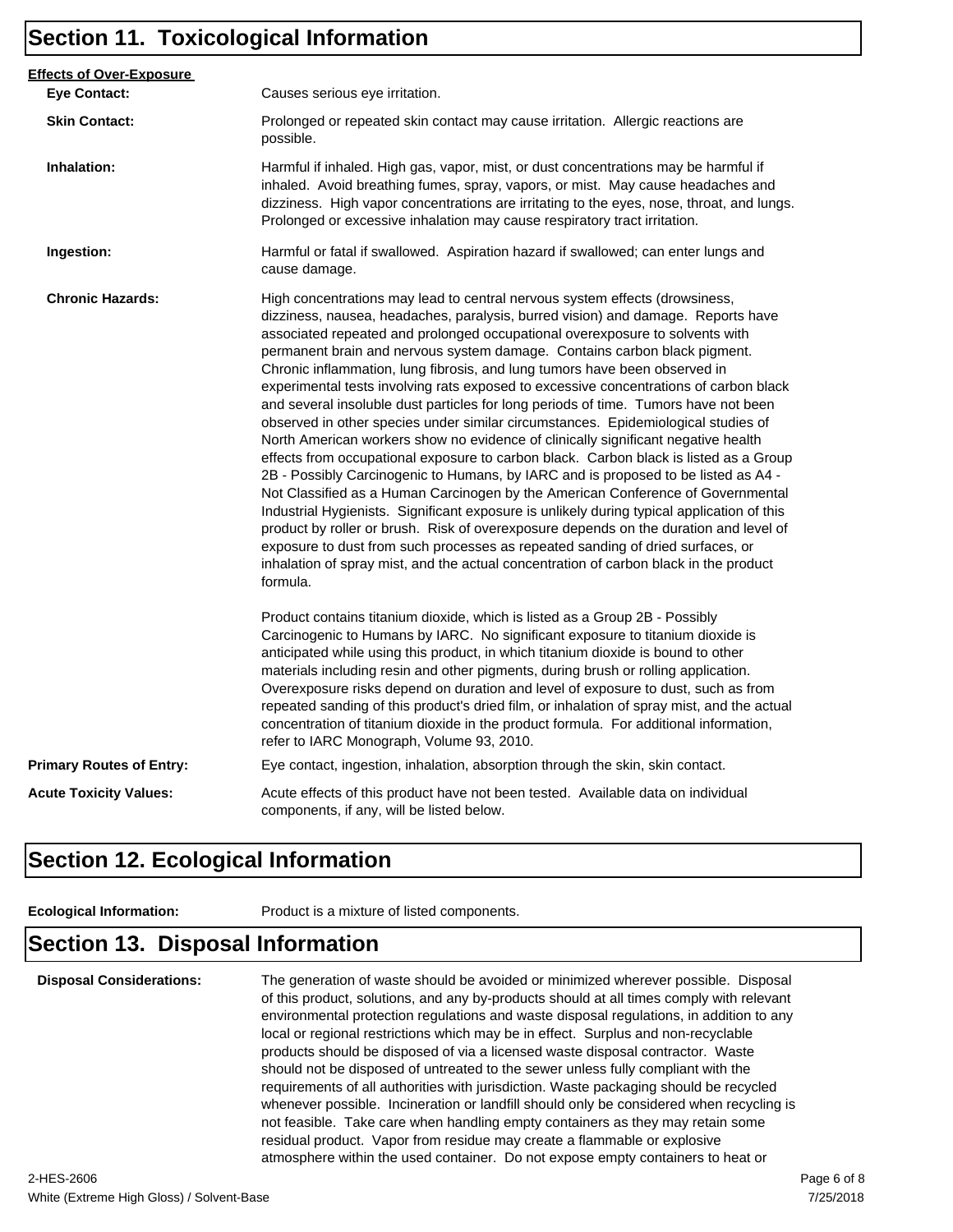sparks, and do not weld, cut, or grind used containers unless they have been thoroughly cleaned. Avoid contact of spilled material with soil, waterways, drains, and sewer systems.

### **Section 14. Transport Information**

|                          | Domestic (US DOT) | <b>International (IMDG)</b> | Air (IATA) | <b>Canada (TDG)</b> |
|--------------------------|-------------------|-----------------------------|------------|---------------------|
| <b>UN Number:</b>        | 1263              | 1263                        | 1263       | 1263                |
| <b>UN Shipping Name:</b> | Paint             | Paint                       | Paint      | Paint               |
| <b>Hazard Class:</b>     | 3                 | 3                           | 3          | 3                   |
| <b>Packing Group:</b>    | Ш                 | Ш                           |            |                     |
| <b>Limited Quantity:</b> | Yes               | Yes                         | Yes        | Yes                 |

**Special Considerations:** The presence of a shipping description for a particular mode of transport does not

indicate that the product is packaged suitably for that mode of transport. All packaging should be reviewed for suitability prior to shipment, so that compliance with applicable regulations can be ensured. Compliance with all applicable regulations is the sole responsibility of the person offering the product for transport. Persons loading and unloading dangerous goods should be trained in all the risks associated with the substances at hand, and on all actions to be taken in case of an emergency situation.

#### **Section 15. Regulatory Information**

| <b>U.S. Federal Regulations</b><br><b>CERCLA - SARA Hazard</b><br>Category: | This product has been reviewed according to the EPA hazard categories promulgated by<br>Sections 311 and 312 of the Superfund Amendment and Reauthorization Act of 1986,<br>known as SARA Title III, and is considered to meet the following categories under<br>applicable conditions: |  |  |  |
|-----------------------------------------------------------------------------|-----------------------------------------------------------------------------------------------------------------------------------------------------------------------------------------------------------------------------------------------------------------------------------------|--|--|--|
|                                                                             | Fire Hazard, Acute Health Hazard, Chronic Health Hazard                                                                                                                                                                                                                                 |  |  |  |
| <b>SARA Section 313:</b>                                                    | This product contains the following substances subject to the reporting requirements of<br>Section 313 of Title III of the Superfund Amendment and Reauthorization Act of 1986 as<br>well as 40 CFR Section 372:                                                                        |  |  |  |
|                                                                             | Xylene 1.0 - 5%<br>1330-20-7                                                                                                                                                                                                                                                            |  |  |  |
| <b>Toxic Substances Control</b><br>Act:                                     | This product contains the following chemical substances subject to the reporting<br>requirements of TSCA 12(B) if exported from the United States:                                                                                                                                      |  |  |  |
|                                                                             | - None                                                                                                                                                                                                                                                                                  |  |  |  |
| <b>State Regulations</b><br><b>California Proposition 65:</b>               | <b>WARNING:</b> This product can expose you to chemicals including titanium<br>dioxide, carbon black, and toluene, which are known to the State of California<br>to cause cancer and birth defects or other reproductive harm. For more<br>information, visit www.P65Warnings.ca.gov.   |  |  |  |
| <b>International Requlations</b>                                            |                                                                                                                                                                                                                                                                                         |  |  |  |

**Canadian WHMIS:** This SDS has been prepared in accordance with Controlled Product Regulations except for the use of the 16 headings.

## **Section 16. Other Information**